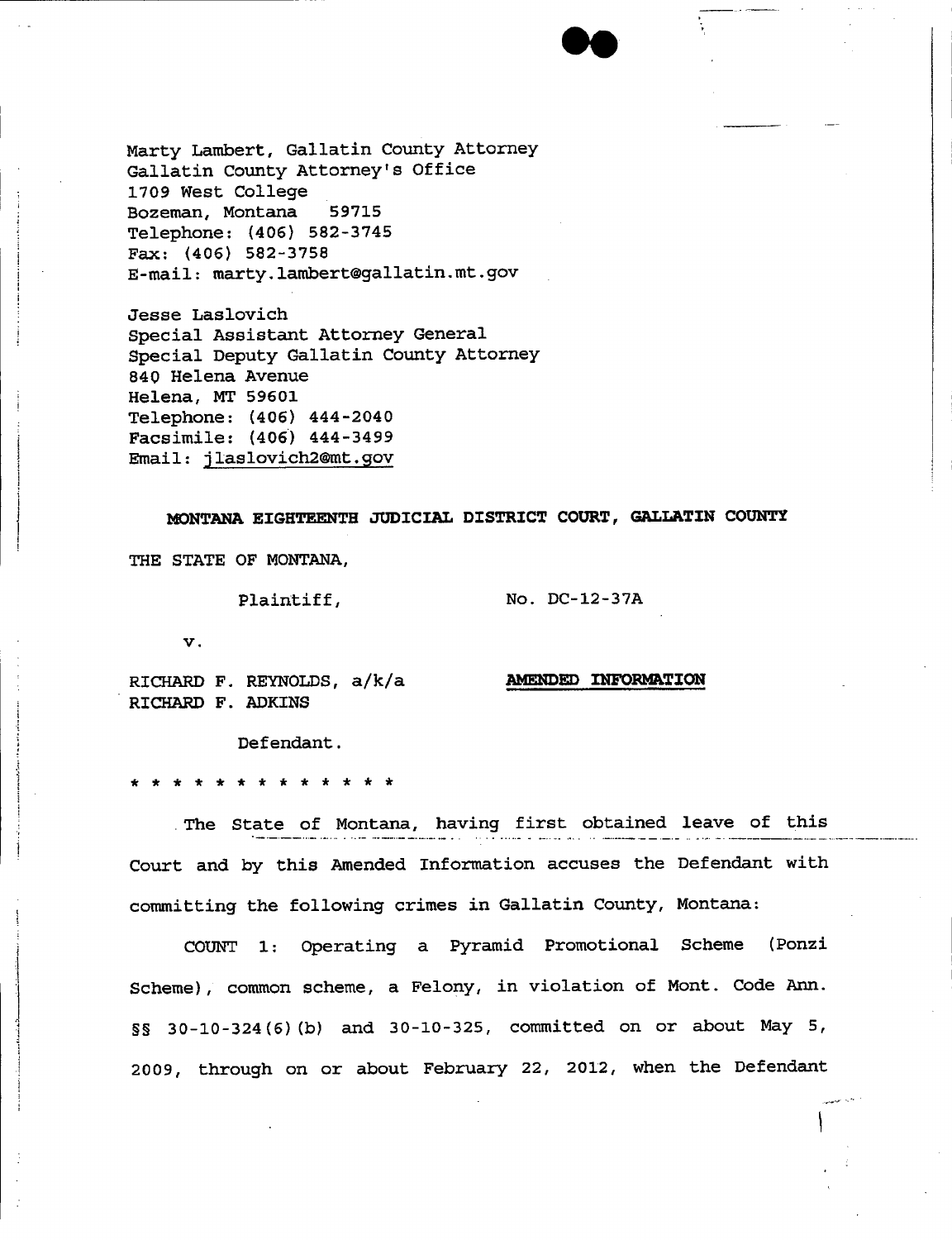willfully conducted, promoted or caused to be conducted or promoted a \$1,020,917.89 Ponzi Scheme involving over 140 investors by making payments to the investors from money obtained from later investors, rather than from any profits or other income of an underlying or purported underlying business venture.

COUNT 2: Theft by Embezzlement, common scheme, a Felony, in violation of  $$45-6-301 (7) (b)$ , MCA, committed on or about May 5, 2009, through February 22, 2102, when the Defendant, with the purpose to deprive investors of their money, purposely or knowingly obtained by deception control over investors' money entrusted to the Defendant, in an amount exceeding \$10,000.00.

COUNT 3: Failure to Register as a Securities Salesperson, a Felony, in violation of \$30-10-201(1), MCA, committed on or about May 1, 2009, through February 22, 2102, when the Defendant knowingly or willfully acted as a salesperson of a security without being registered as a salesperson with the State of Montana.

COUNT 4: Failure to Register a Security, a Felony, in violation of \$30-10-202(1), MCA committed on, around, or between May 1, 2009, through February 22, 2012, when the Defendant knowingly or willfully offered unregistered securities to investors.

COUNT 5: Fraudulent Practices, a Felony, in violation of §30-10-301 (1)(b), MCA, committed on or about May 1, 2009, through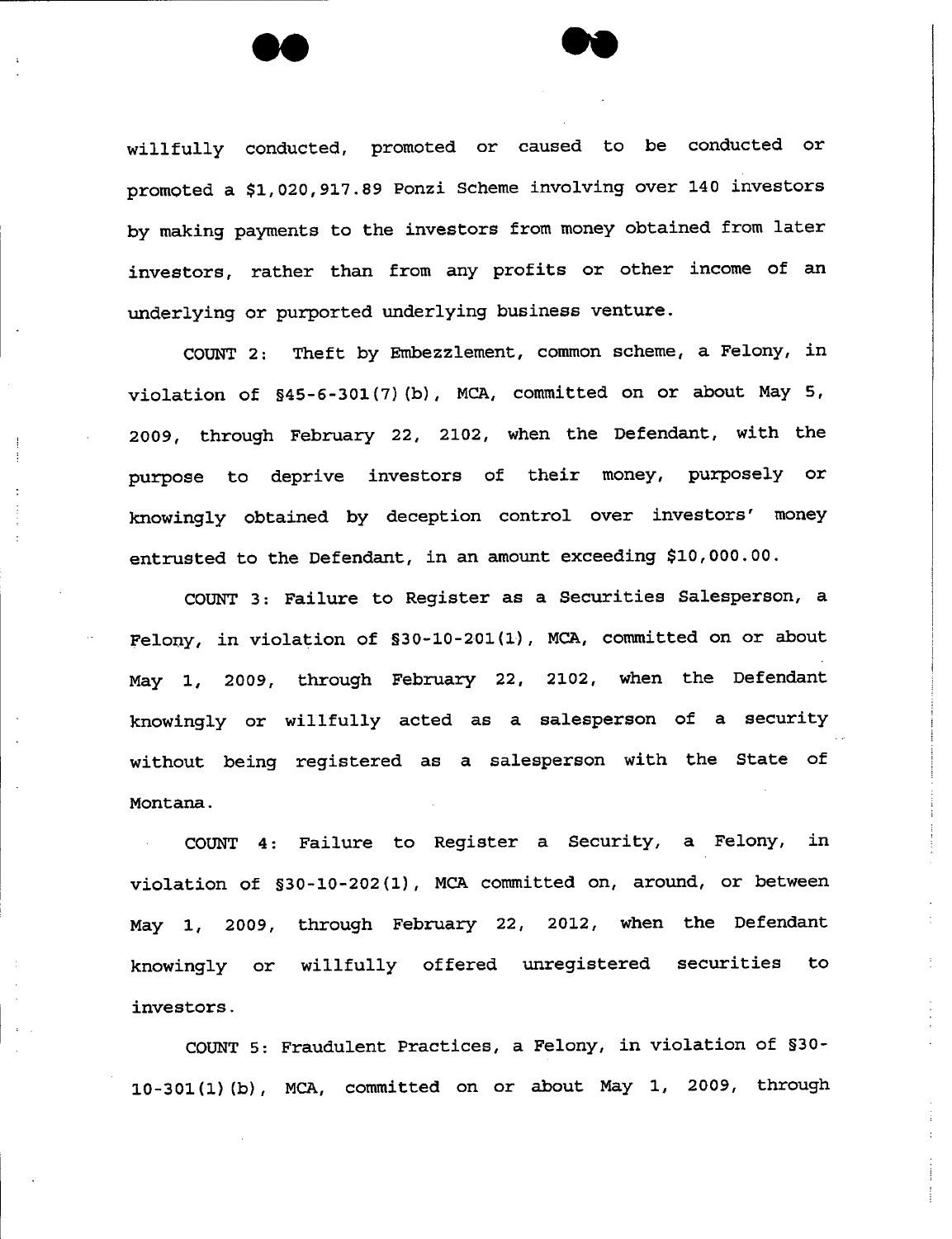February 22, 2012, when the Defendant, while offering the sale of a security, directly and/or indirectly from Montana, knowingly or willfully made untrue statements of a material fact and/or omitted a material fact which, in light of the circumstances under which they were made or omitted, were misleading. Specifically, the Defendant misled the investors by making untrue statements or omitting material facts when Defendant did not tell investors Defendant was using investors' monies for his Ponzi scheme and his own personal use.

COUNT 6: Fraudulent Practices, a Felony, in violation of §30-10-301 (1) (c), MCA and the Administrative Rules of Montana S6.10.401(1) (q), committed on or about May I, 2009, through February 22, 2012, when the Defendant, in connection with the offer, sale, or purchase of a security, directly or indirectly, from Montana, knowingly or willfully engaged in an act, practice, or course of business that operated or would operate as a fraud or deceit upon the investors. Specifically, the Defendant engaged in an act, practice, or course of business that operated as a fraud or deceit upon the investors by using deceptive or misleading sales material or sales presentations.

DATED this Z.*l-* day of October, 2013.

Marty Lambert

Gallatin County Attorney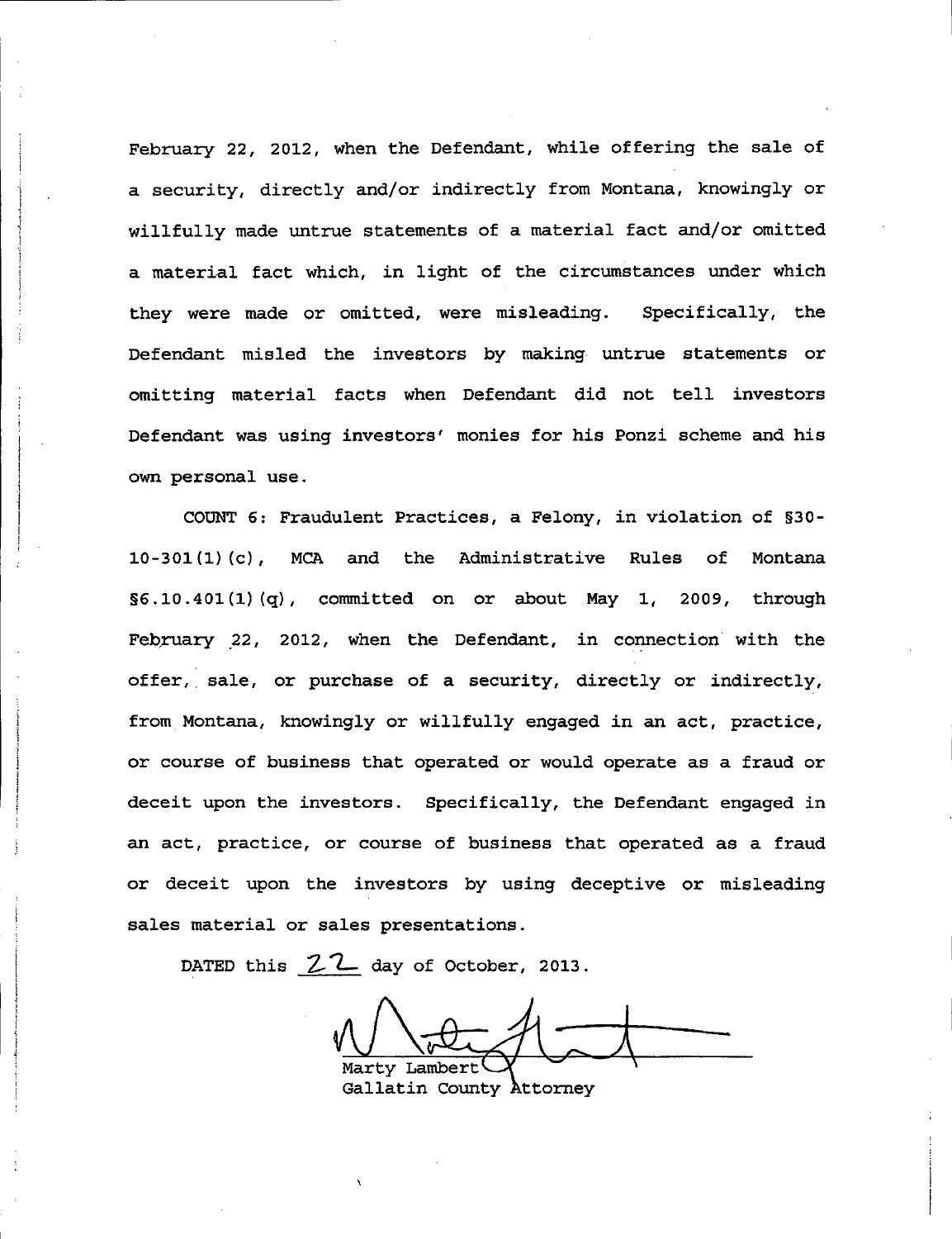## Count 1

A person convicted of Operating a Pyramid Promotional Scheme (Ponzi Scheme) shall be imprisoned in the state prison for a term of not more than 10 years or may be fined an amount not to exceed \$100,000.00, or both.

# Counts 2

A person convicted of the offense of Theft by embezzlement, where the value of the property obtained exceeds \$10,000.00, shall be imprisoned in the state prison for a term of not less than 1 year or more than 10 years and may be fined an amount not to exceed \$50,000.00.

#### Count 3

A person convicted of Failure to Register as a Salesperson shall be imprisoned *in* the state prison for a term of not more than 10 years or may be fined an amount not to exceed \$5,000.00, or both.

## Count 4

A person convicted of Failure to Register a Security shall be imprisoned *in* the state prison for <sup>a</sup> term of not more than <sup>10</sup> years or may be fined an amount not to exceed \$5,000.00, or both.

#### Counts 5-6

A person convicted of Fraudulent Practices shall be imprisoned in the state prison for a term of not more than 10 years or may be fined an amount not to exceed \$5,000.00, or both.

 $\mathcal{L}$  and  $\mathcal{L}$ 

#### WITNESSES:

LYnne Egan Robert Humphrey Sylvia Humphrey Scott Keller Ronald Rohletter *Bonnie* Rohletter David CUlberson Deena CUlberson Gary Threatt Dwight Southerland CarYn Southerland Allen Humphrey Alexander Petronov Susannah Petronov E. Brown Bannister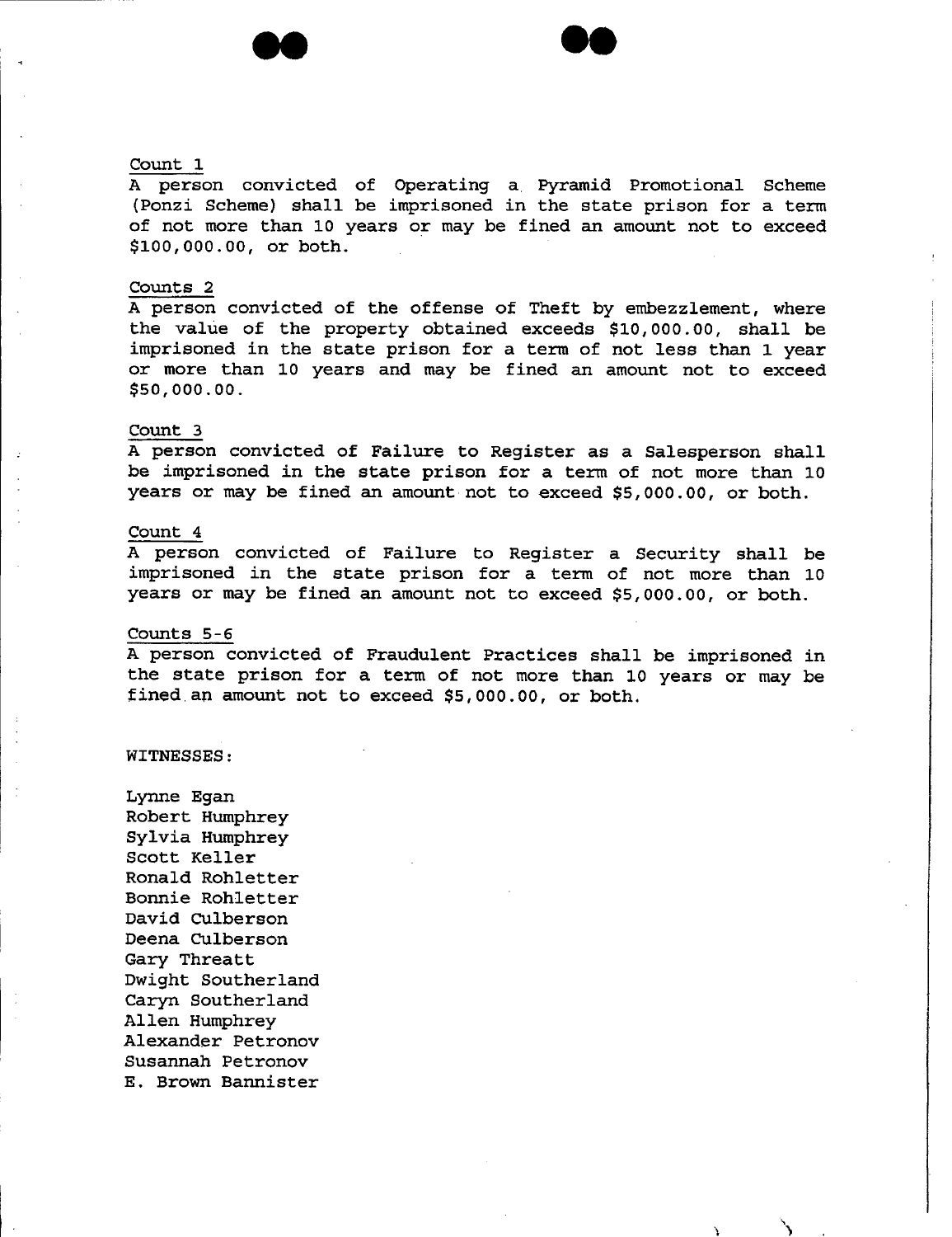

Debra Bannister Lynn Ellis Mark Huyoung Diana Thomas Lyle Thomas Robert Perry Fred Unger Roberto Torres Delgado Mark Townsend Scott Hepford Susan Battle Carlo Triolo Dennis Blanchard Joseph Palmisano Joyce Palmisano Mark Fernandez Lee Whitman Linda Culberson Robert Esposito Debby Esposito Ted Seymour Diana Thomas Lyle Thomas Edward Yoder Vernon Zook .Joseph Miller Joyce Miller Michael Cory Theodore Kramer Thomas Dolislager Dwight Pierce Kari Albro Happy Jack Feder Sam Scaggs David Harper Robert Perry Charles Hammett Chris Berglund Chris Poole Salvador Lee Joseph Borg Matthew Kitzi Mary Hosmer Joe Bateson Representative, Bank of America Representative, Wells Fargo Sam Scaggs

--

 $\begin{array}{c} 1 \\ 1 \\ 1 \end{array}$ 

 $\frac{1}{4}$ 

 $\vdots$ 

Ť